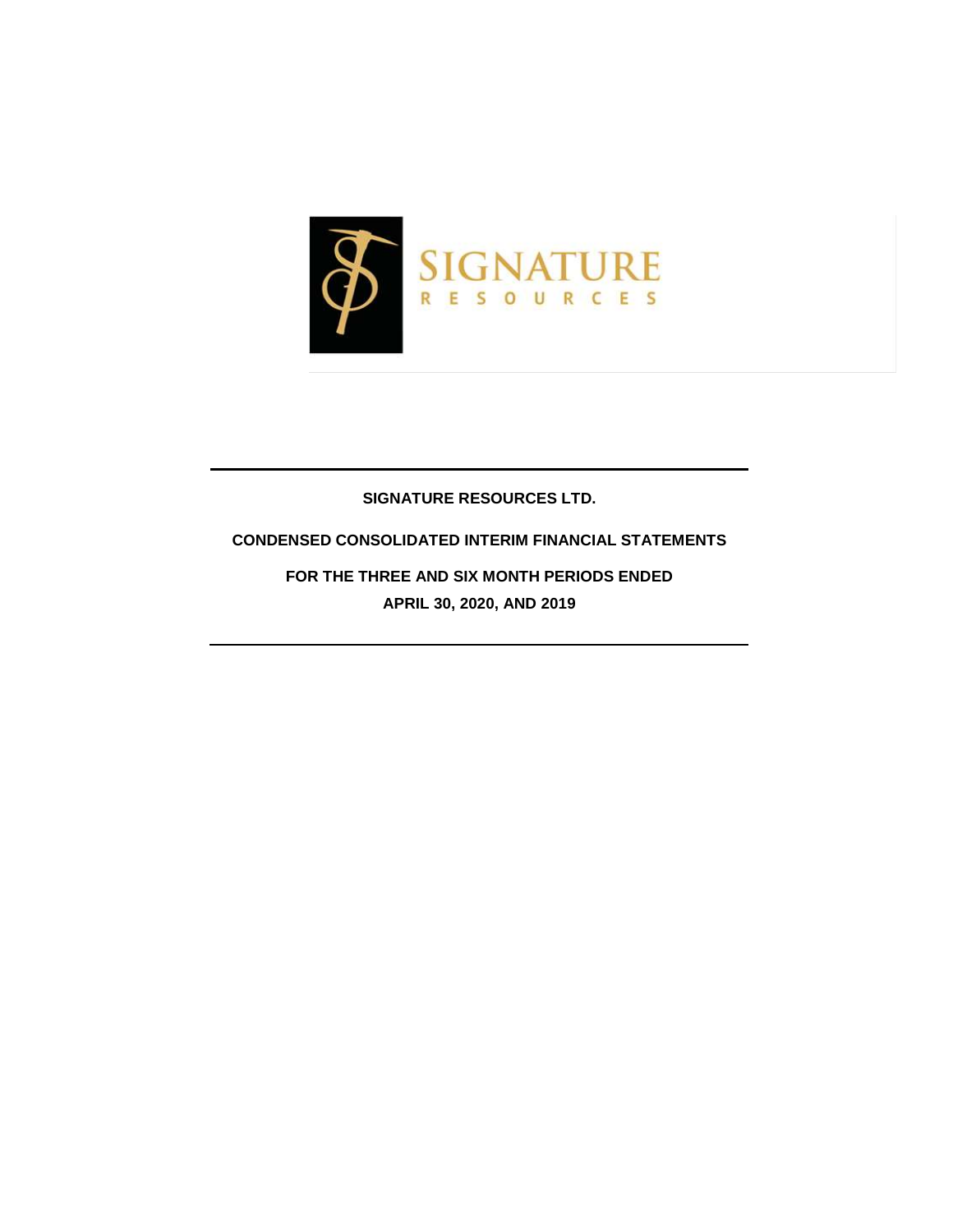#### **Notice of No Auditor Review of Interim Financial Statements**

Under National Instrument 51-102, Part 4, subsection 4.3(3)(a), if an auditor has not performed a review of the interim financial statements, they must be accompanied by a notice indicating that the financial statements have not been reviewed by an auditor.

The management of Signature Resources Ltd. is responsible for the preparation of the accompanying unaudited condensed consolidated interim financial statements. The unaudited condensed consolidated interim financial statement have been prepared in accordance with International Financial Reporting Standards and are considered by management to present fairly the consolidated financial position, operating results and cash flows of the Company.

The Company's independent auditor has not performed a review of these financial statements in accordance with standards established by the Chartered Professional Accountants of Canada for a review of interim financial statements by an entity's auditor. These unaudited condensed consolidated interim financial statements include all adjustments, consisting of normal and recurring items, that management considers necessary for a fair presentation of the consolidated financial position, results of operations and cash flows.

"Walter Hanych" "Jonathan Held"

Walter Hanych, Jonathan Held, Chief Executive Officer Chief Financial Officer

June 26, 2020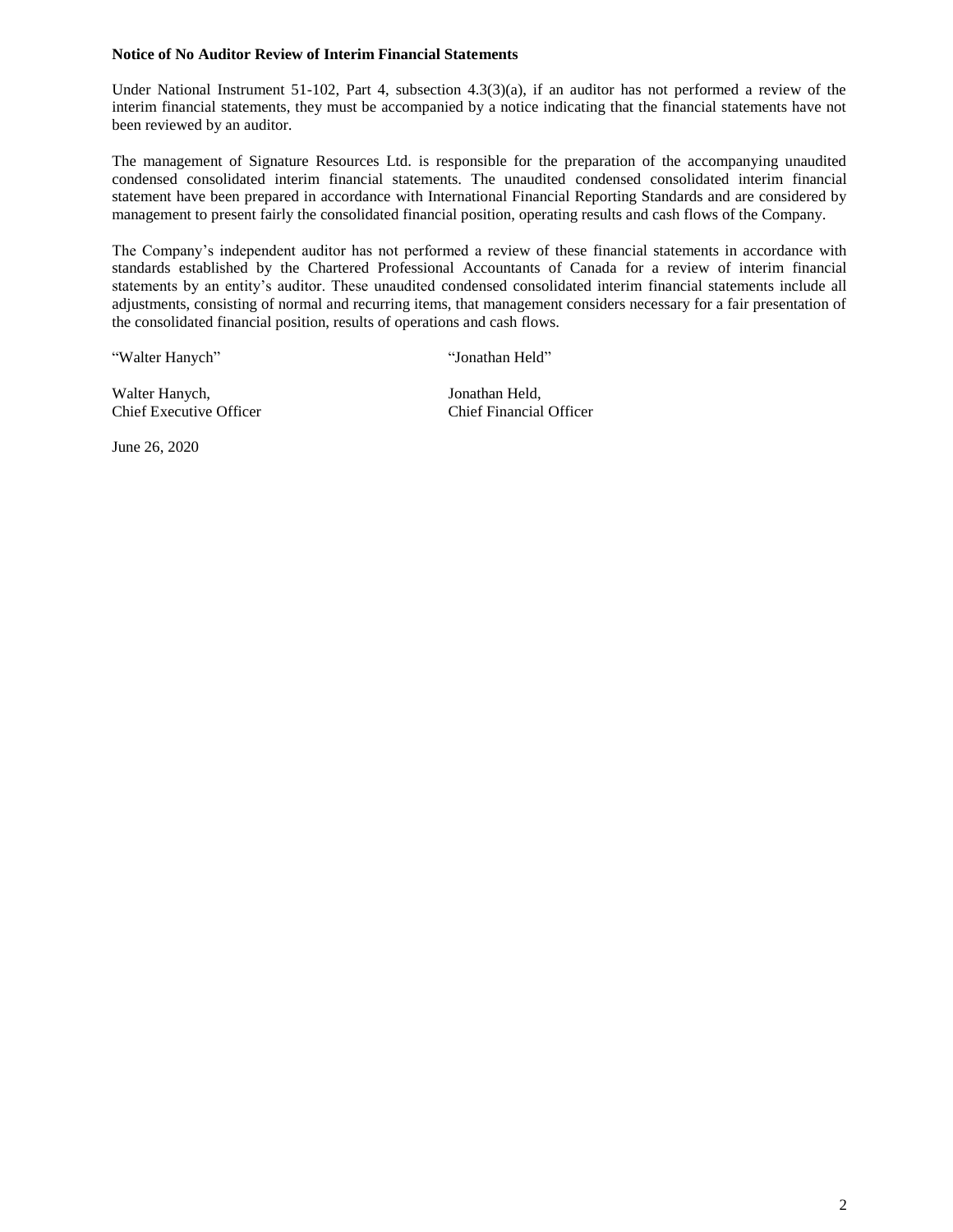## **SIGNATURE RESOURCES LTD. CONDENSED CONSOLIDATED INTERIM STATEMENTS OF FINANCIAL POSITION AS AT**

**(Expressed in Canadian dollars)**

|                                                                                                                                     |                | April 30<br>2020 | October 31<br>2019 |
|-------------------------------------------------------------------------------------------------------------------------------------|----------------|------------------|--------------------|
|                                                                                                                                     | <b>Note</b>    |                  | (Audited)          |
|                                                                                                                                     |                | \$               | \$                 |
| <b>ASSETS</b>                                                                                                                       |                |                  |                    |
| <b>CURRENT</b>                                                                                                                      |                |                  |                    |
| Cash                                                                                                                                |                | 62,026           | 267,639            |
| Amounts receivable                                                                                                                  |                | 34,178           | 29,377             |
| Prepaid expenses and deposit                                                                                                        |                | 31,915           | 40,144             |
| Total current assets                                                                                                                |                | 128,119          | 337,160            |
| Equipment                                                                                                                           | 4              | 302,559          | 345,789            |
| Exploration and evaluation assets                                                                                                   | 5              | 5,938,278        | 5,838,911          |
| <b>Total assets</b>                                                                                                                 |                | 6,368,956        | 6,521,860          |
| <b>LIABILITIES</b>                                                                                                                  |                |                  |                    |
| <b>CURRENT</b>                                                                                                                      |                |                  |                    |
| Accounts payable and accrued liabilities                                                                                            | 6,8            | 1,862,102        | 1,667,961          |
| Promissory note                                                                                                                     | 10             | 176,435          | 169,540            |
| <b>Total current liabilities</b>                                                                                                    |                | 2,038,537        | 1,837,501          |
| Rehabilitation provision                                                                                                            | 9              | 273,847          | 273,847            |
| <b>Total liabilities</b>                                                                                                            |                | 2,312,384        | 2,111,348          |
| SHAREHOLDERS' EQUITY                                                                                                                |                |                  |                    |
| Share capital                                                                                                                       | $\overline{7}$ | 6,527,172        | 6,303,209          |
| Shares to be issued                                                                                                                 | $\overline{7}$ |                  | 240,804            |
| Contributed surplus                                                                                                                 |                | 1,579,086        | 1,484,219          |
| <b>Deficit</b>                                                                                                                      |                | (4,049,686)      | (3,617,720)        |
| Total shareholders' equity                                                                                                          |                | 4,056,572        | 4,410,512          |
| Total liabilities and shareholders' equity                                                                                          |                | 6,368,956        | 6,521,860          |
| NATURE OF BUSINESS AND CONTINUING OPERATIONS (Note 1)<br>COMMITMENTS AND CONTINGENCIES (Notes 5 & 11)<br>SUBSEQUENT EVENT (Note 14) |                |                  |                    |

Walter Hanych, Director

*"Signed" "Signed"*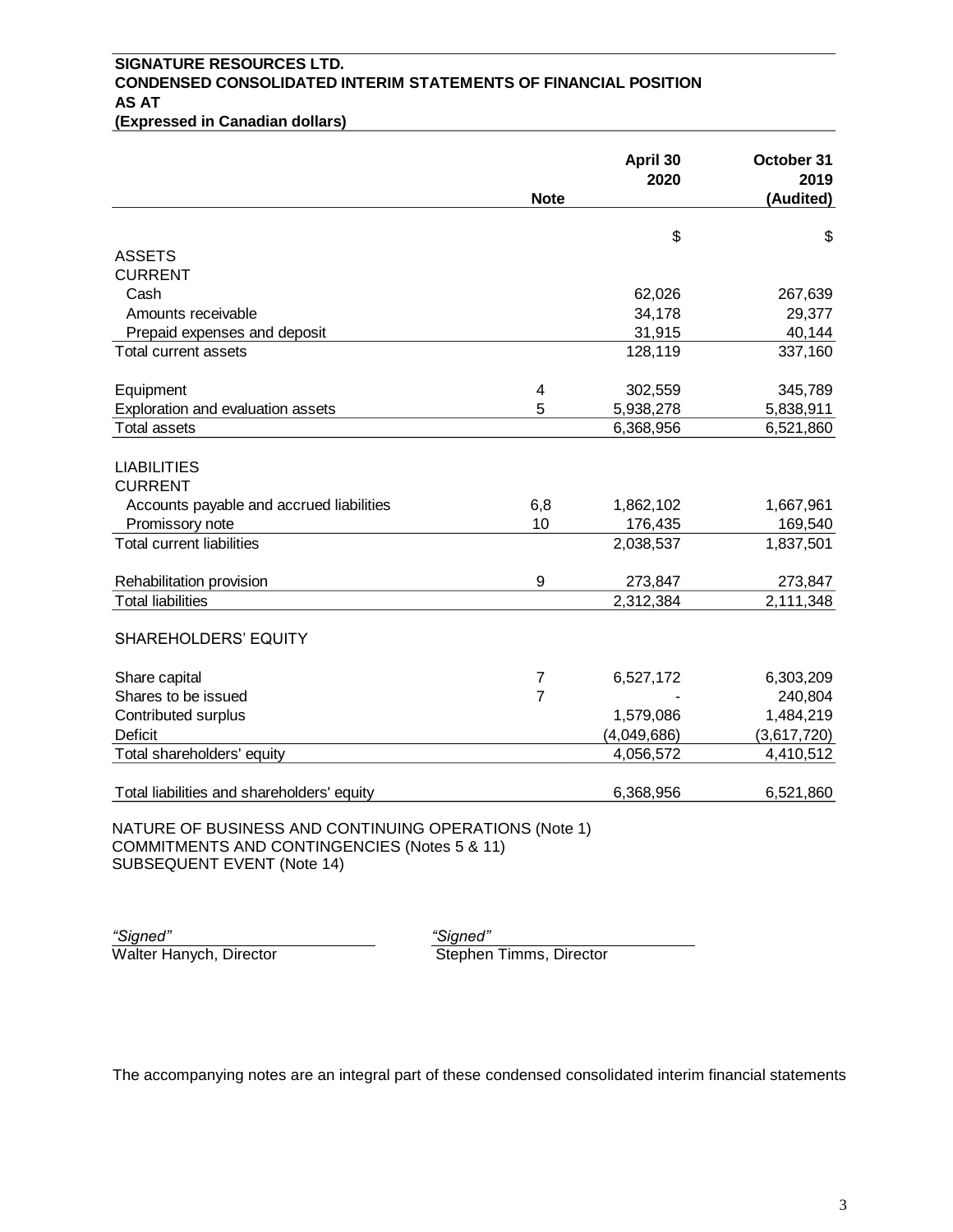#### **SIGNATURE RESOURCES LTD. CONDENSED CONSOLIDATED INTERIM STATEMENTS OF LOSS AND COMPREHENSIVE LOSS FOR THE THREE AND SIX MONTH PERIODS ENDED APRIL 30,**

**(Expressed in Canadian dollars)**

|                                                     | Three months ended, |            | Six months ended, |            |
|-----------------------------------------------------|---------------------|------------|-------------------|------------|
|                                                     | 2020                | 2019       | 2020              | 2019       |
|                                                     | \$                  | \$         | \$                | \$         |
| <b>GENERAL AND ADMINISTRATION</b>                   |                     |            |                   |            |
| Salaries and wages (Note 6)                         | 76,200              | 76,200     | 198,809           | 198,809    |
| Office and general                                  | 27,288              | 24,661     | 65,924            | 59,010     |
| Professional fees                                   | 72,095              | 33,170     | 109,935           | 51,074     |
| Accretion expense (Note 9)                          |                     | 2,134      |                   | 4,251      |
| Share-based payments (Notes 6 & 7)                  | 3,936               | 21,066     | 10,303            | 49,329     |
| Depreciation (Note 4)                               | 20,505              | 11,775     | 41,010            | 18,739     |
| NET LOSS BEFORE OTHER ITEMS                         | (200, 024)          | (169,006)  | (425, 981)        | (381, 212) |
| Foreign exchange income                             | 1,066               |            | 911               |            |
| Interest income (expense) (Note 10)                 | (3, 483)            | 618        | (6,896)           | 533        |
| NET LOSS AND COMPREHENSIVE LOSS                     | (202, 441)          | (168,388)  | (431,966)         | (380, 679) |
|                                                     |                     |            |                   |            |
| LOSS PER SHARE, basic and diluted                   | (0.00)              | (0.00)     | (0.00)            | (0.00)     |
| Weighted average number of common shares, basic and |                     |            |                   |            |
| diluted                                             | 108,356,784         | 95,864,389 | 108,144,408       | 95,734,083 |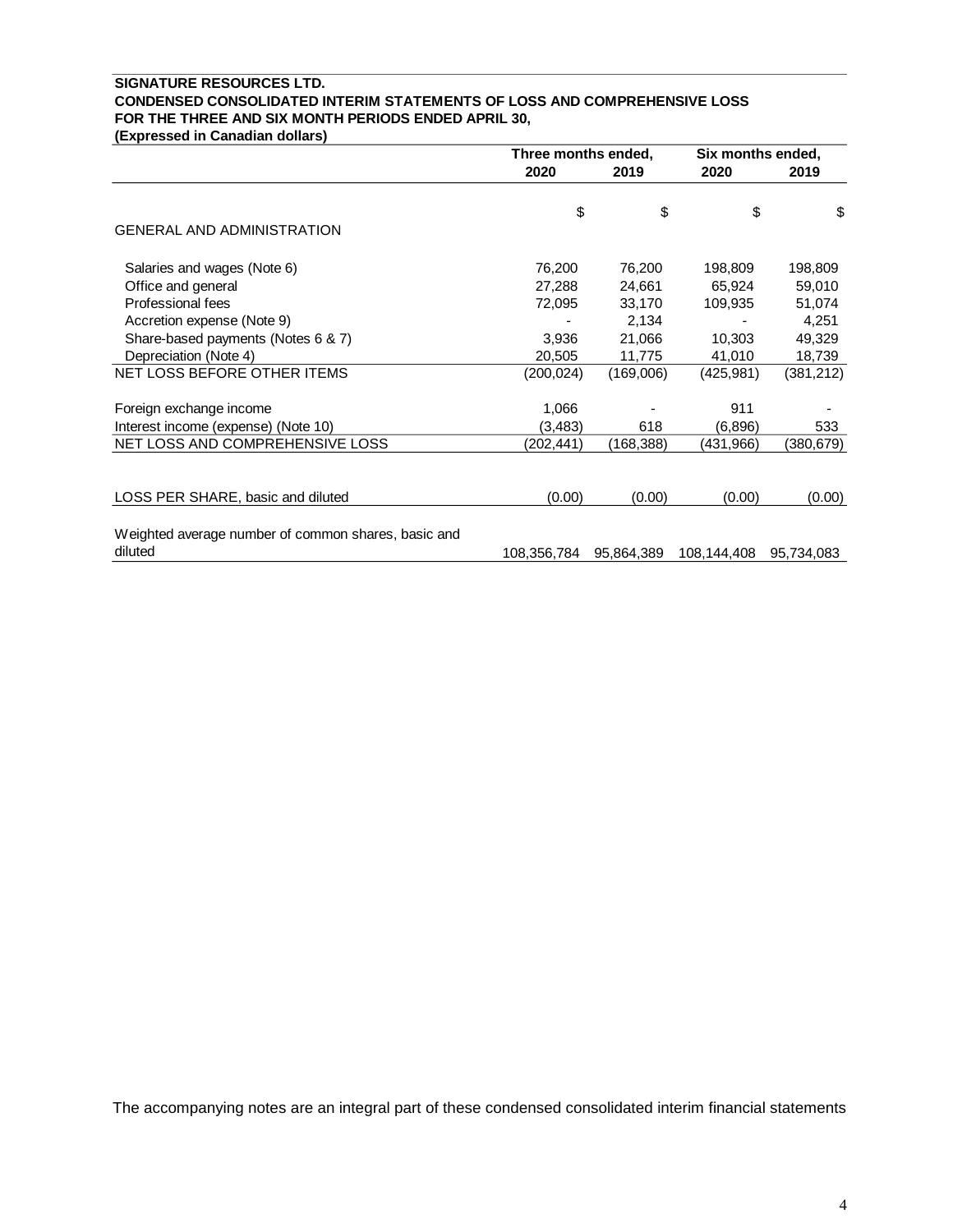#### **SIGNATURE RESOURCES LTD. CONDENSED CONSOLIDATED INTERIM STATEMENTS OF CASH FLOWS FOR THE SIX MONTH PERIODS ENDED APRIL 30, (Expressed in Canadian dollars)**

|                                                                           | 2020       | 2019       |
|---------------------------------------------------------------------------|------------|------------|
|                                                                           | \$         | \$         |
| <b>OPERATING ACTIVITIES</b>                                               |            |            |
| Net loss for the period                                                   | (431,966)  | (380, 679) |
| Items not affecting cash:                                                 |            |            |
| Accretion expense (Note 9)                                                |            | 4,251      |
| Depreciation expense (Note 4)                                             | 41,010     | 18,739     |
| Share-based payments (Note 7)                                             | 10,303     | 49,329     |
| Interest expense (Note 10)                                                | 6,896      |            |
|                                                                           | (373, 757) | (308, 360) |
| Changes in non-cash working capital items:                                |            |            |
| Amounts receivable                                                        | (4,801)    | 62,773     |
| Prepaid expenses and deposit                                              | 8,229      | 2,669      |
| Accounts payable and accrued liabilities                                  | 194,141    | 215,039    |
| Cash flows used in operating activities                                   | (176, 188) | (27, 879)  |
| <b>FINANCING ACTIVITIES</b>                                               |            |            |
| Shares to be issued related to private placement (Note 7)                 | (240, 804) |            |
| Proceeds from private placement (Note 7)                                  | 322,104    | 136,555    |
| Share issuance costs (Note 7)                                             | (13, 577)  | (2,780)    |
| Exercise of options (Note 7)                                              |            | 50,000     |
| Cash flows from financing activities                                      | 67,723     | 183,775    |
| <b>INVESTING ACTIVITIES</b>                                               |            |            |
| Expenditures on exploration and evaluation assets (Note 5)                | (97, 148)  | (320, 339) |
| Expenditures on equipment (Note 4)                                        |            | (270, 816) |
| Cash flows used in investing activities                                   | (97, 148)  | (591, 155) |
|                                                                           |            |            |
| Change in cash during the period                                          | (205, 613) | (435, 259) |
| Cash, beginning of period                                                 | 267,639    | 461,921    |
| Cash, end of period                                                       | 62,026     | 26,662     |
| Non-cash activities:                                                      |            |            |
| Depreciation included in exploration and evaluation assets (Note 4)<br>\$ | $2,220$ \$ | 3,092      |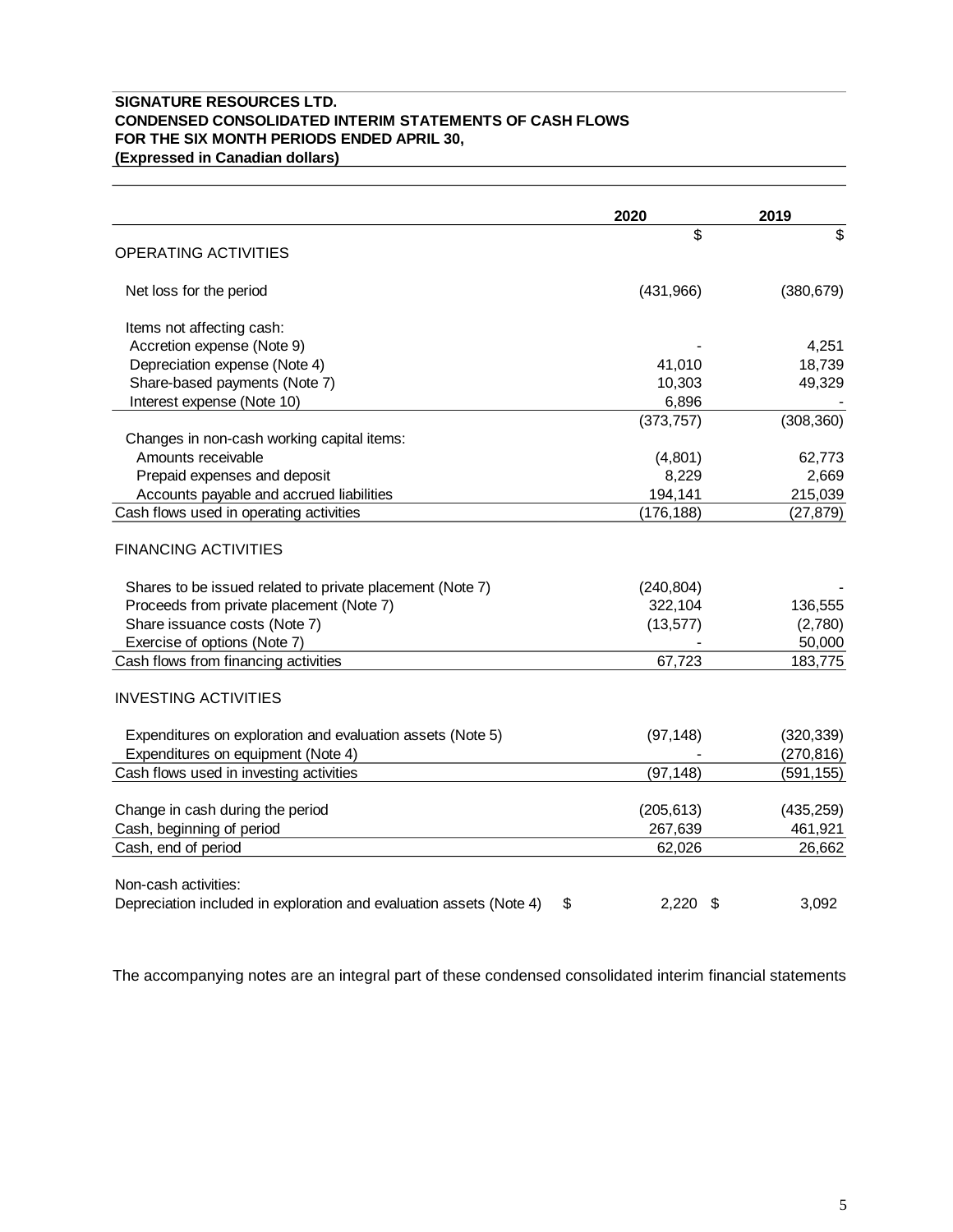### **SIGNATURE RESOURCES LTD. CONDENSED CONSOLIDATED INTERIM STATEMENTS OF CHANGES IN EQUITY FOR THE PERIODS ENDED APRIL 30, 2020 AND 2019 (Expressed in Canadian dollars)**

|                                                | <b>Number of Number of Shares</b> |                          |           | <b>Share Shares to be</b> | <b>Contributed</b> |                |              |
|------------------------------------------------|-----------------------------------|--------------------------|-----------|---------------------------|--------------------|----------------|--------------|
|                                                | <b>Shares</b>                     | to be Issued             | Capital   | <b>Issued</b>             | <b>Surplus</b>     | <b>Deficit</b> | <b>Total</b> |
|                                                |                                   |                          | S         | \$                        |                    | \$             | \$           |
| Balance, October 31, 2018                      | 99,093,969                        |                          | 6,125,870 |                           | 1,394,314          | (2,871,488)    | 4,648,696    |
| Private placement (Note 7)                     | 1,820,735                         | $\blacksquare$           | 136,555   |                           |                    | $\blacksquare$ | 136,555      |
| Share issuance costs (Note 7)                  |                                   | $\overline{\phantom{a}}$ | (2,780)   |                           |                    |                | (2,780)      |
| Issuance of warrants (Note 7)                  |                                   | ۰                        | (30, 932) |                           | 30,932             |                |              |
| Exercise of options (Note 7)                   | 1,000,000                         | ۰                        | 74,496    |                           | (24, 496)          |                | 50,000       |
| Share-based payments (Note 7)                  |                                   |                          |           |                           | 49,329             |                | 49,329       |
| Net loss and comprehensive loss for the period |                                   |                          |           |                           |                    | (380, 679)     | (380, 679)   |
| Balance, April 30, 2019                        | 101,914,704                       | $\blacksquare$           | 6,303,209 |                           | 1,450,079          | (3,252,167)    | 4,501,121    |
| Balance, October 31, 2019                      | 101,914,704                       | 4,816,080                | 6,303,209 | 240,804                   | 1,484,219          | (3,617,720)    | 4,410,512    |
| Private placement (Note 7)                     | 6,442,080                         | (4,816,080)              | 322,104   | (240, 804)                |                    |                | 81,300       |
| Issuance of warrants (Note 7)                  |                                   |                          | (84, 564) |                           | 84,564             |                |              |
| Share issuance costs (Note 7)                  |                                   |                          | (13, 577) |                           |                    |                | (13, 577)    |
| Share-based payments (Note 7)                  |                                   |                          |           |                           | 10,303             |                | 10,303       |
| Net loss and comprehensive loss for the period |                                   |                          |           |                           |                    | (431, 966)     | (431,966)    |
| Balance, April 30, 2020                        | 108,356,784                       | $\blacksquare$           | 6,527,172 |                           | 1,579,086          | (4,049,686)    | 4,056,572    |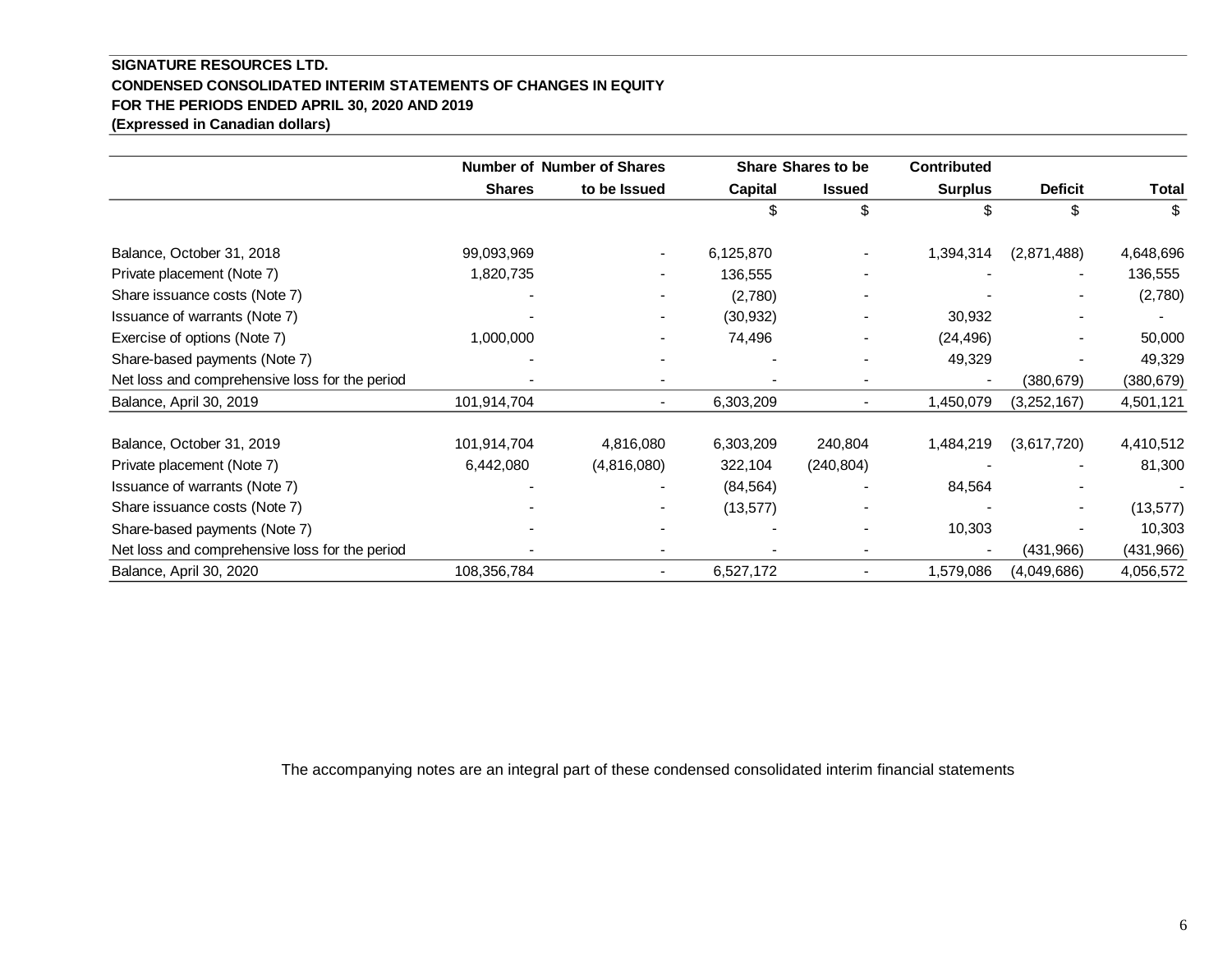#### 1. NATURE OF BUSINESS AND CONTINUING OPERATIONS

Signature Resources Ltd. (the "Company" or "Signature") was incorporated on May 3, 2010, under the British Columbia Business Corporations Act. The Company's principal business activities include the acquisition and exploration of mineral properties in Canada. The Company's common shares are publicly traded on the TSX-Venture Exchange ("TSXV") under the stock symbol "SGU", on the OTCQB under the symbol "SGGTF", and on the FSE under the symbol "3S3". The Company's head office address is 200-366 Bay Street, Toronto, ON M5H 4B2.

At April 30, 2020, the Company had not yet determined whether its properties contained ore reserves that are economically recoverable. Although the Company has taken steps to verify title to the properties on which it is conducting exploration and in which it has an interest, in accordance with industry practice for the current stage of exploration of such properties, these procedures do not guarantee the Company's title. Property title may be subject to unregistered prior agreements or noncompliance with regulatory requirements. The Company's assets may also be subject to increases in taxes and royalties, renegotiation of contracts, currency exchange fluctuations and restrictions and political uncertainty.

As at April 30, 2020, the Company has an accumulated deficit of \$4,049,686 (October 31, 2019 - \$3,617,720), a working capital deficiency of \$1,910,418 (October 31, 2019 - \$1,500,341), and is not yet generating positive cash flows from operations. These factors indicate the existence of material uncertainties that cast significant doubt about the Company's ability to continue its operations as a going concern and to realize its assets as their carrying values are dependent upon obtaining additional financing and for generating revenues sufficient to cover its operating costs.

The Company will need to raise capital in order to fund its operations. To address its financing requirements, the Company will seek financing through debt and equity financings, asset sales, and rights offerings to existing shareholders. The ability of the Company to raise sufficient capital cannot be predicted at this time.

These condensed consolidated interim financial statements do not give effect to any adjustments which would be necessary should the Company be unable to continue as a going concern and therefore be required to realize its assets and discharge its liabilities in other than the normal course of business and at amounts different from those reflected in the accompanying condensed consolidated interim financial statements. Such adjustments could be material.

#### 2. BASIS OF PRESENTATION AND STATEMENT OF COMPLIANCE

The Company's condensed consolidated interim financial statements have been prepared in accordance with International Accounting Standard (IAS) 34, "Interim Financial Reporting". Accordingly, these condensed consolidated interim financial statements do not include all information required for full annual financial statements and should be read in conjunction with the audited consolidated financial statements of the Company for the year ended October 31, 2019, which have been prepared in accordance with International Financial Reporting Standards ("IFRS") as issued by the International Accounting Standards Board. The condensed consolidated interim financial statements were authorized for issue by the Board of Directors on June 26, 2020.

These condensed consolidated interim financial statements include the accounts of the Company and its wholly-owned subsidiary, Cool Minerals Inc. All intercompany amounts and transactions have been eliminated on consolidation.

The condensed consolidated interim financial statements have been prepared on the historical cost basis except for certain financial instruments which are measured at fair value, as explained in the accounting policies set out in Note 3 of the Company's annual financial statements for the year ended October 31, 2019.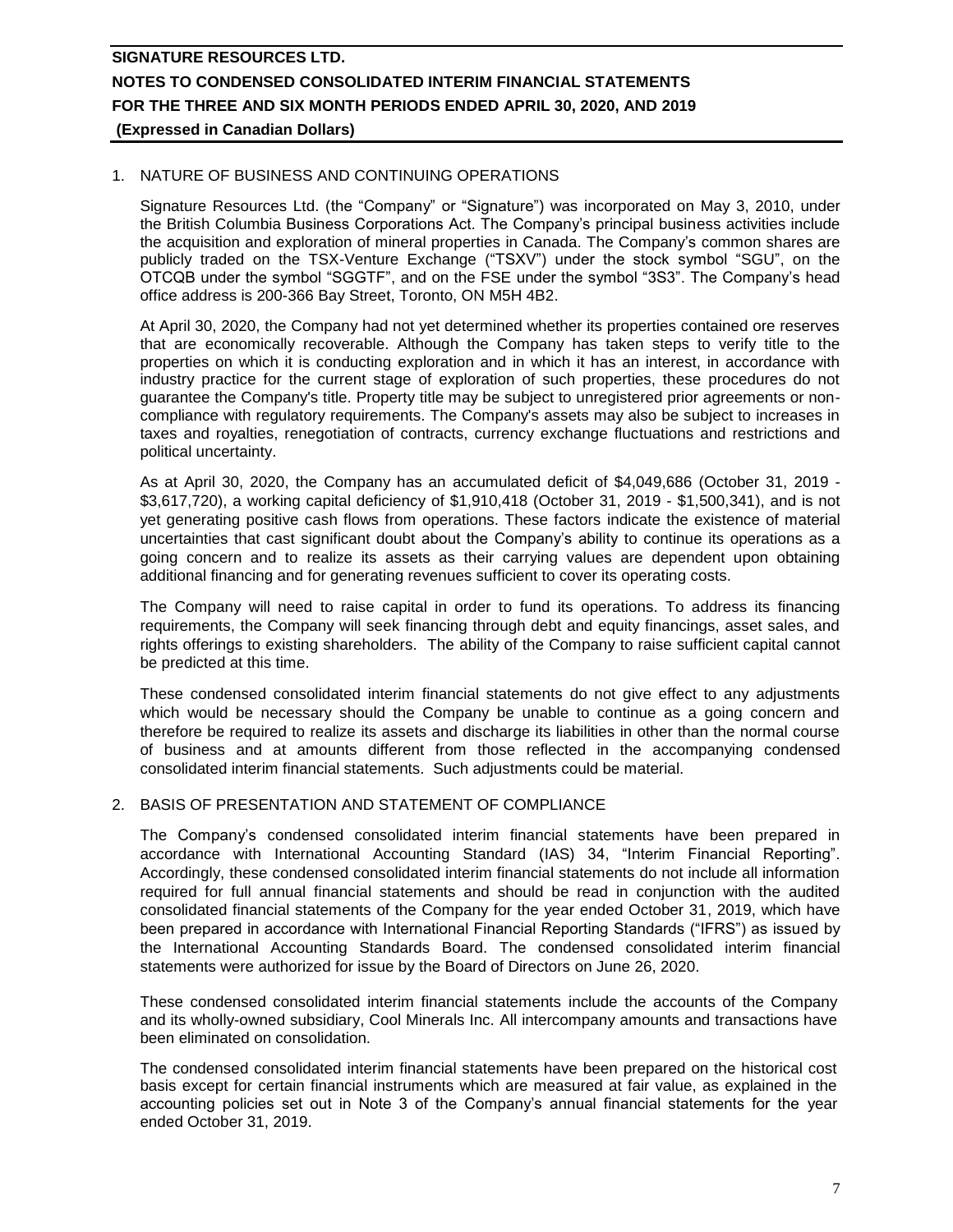#### 2. BASIS OF PRESENTATION AND STATEMENT OF COMPLIANCE (continued)

The preparation of these financial statements under IFRS requires management to make certain estimates, judgments and assumptions about future events that affect the amounts reported in the financial statements and related notes to the financial statements. Although these estimates are based on management's best knowledge on the amount, event or actions, actual results may differ from those estimates and these differences could be material.

The areas which require management to make significant judgements, estimates and assumptions in determining carrying values include, but are not limited to:

i. Exploration and evaluation expenditures

The application of the Company's accounting policy for exploration and evaluation expenditures requires judgment in determining whether it is likely that future economic benefits will flow to the Company, which may be based on assumptions about future events or circumstances. Estimates and assumptions made may change if new information becomes available. If, after costs are capitalized, information becomes available suggesting that the recovery of expenditure is unlikely, the amount capitalized is written off to profit or loss in the period the new information becomes available.

ii. Income, value added, withholding and other taxes

The Company is subject to income, value added, withholding and other taxes. Significant judgment is required in determining the Company's provisions for taxes. There are many transactions and calculations for which the ultimate tax determination is uncertain during the ordinary course of business. The Company recognizes liabilities for anticipated tax audit issues based on estimates of whether additional taxes will be due. The determination of the Company's income, value added, withholding and other tax liabilities requires interpretation of complex laws and regulations. The Company's interpretation of taxation law as applied to transactions and activities may not coincide with the interpretation of the tax authorities. All tax related filings are subject to government audit and potential reassessment subsequent to the financial statement reporting period. Where the final tax outcome of these matters is different from the amounts that were initially recorded, such differences will impact the tax related accruals and deferred income tax provisions in the period in which such determination is made.

iii. Estimation of restoration, rehabilitation and environmental obligation:

Restoration, rehabilitation and environmental liabilities are estimated based on the Company's interpretation of current regulatory requirements, constructive obligations and are measured at fair value. Fair value is determined based on the net present value of estimated future cash expenditures for the settlement of restoration, rehabilitation and environmental liabilities that may occur upon ceasing exploration and evaluation activities. Such estimates are subject to change based on changes in laws and regulations and negotiations with regulatory authorities.

iv. Share-based payments

The Company measures the cost of equity-settled transactions by reference to the fair value of the equity instruments at the date at which they are granted. Estimating fair value for share-based payment transactions requires determining the most appropriate valuation model, which is dependent on the terms and conditions of the grant. This estimate also requires determining the most appropriate inputs to the valuation model including the expected life of the share option, volatility and dividend yield and making assumption about them, the assumptions and models used for estimating fair value for share-based payment transactions are disclosed in Note 7.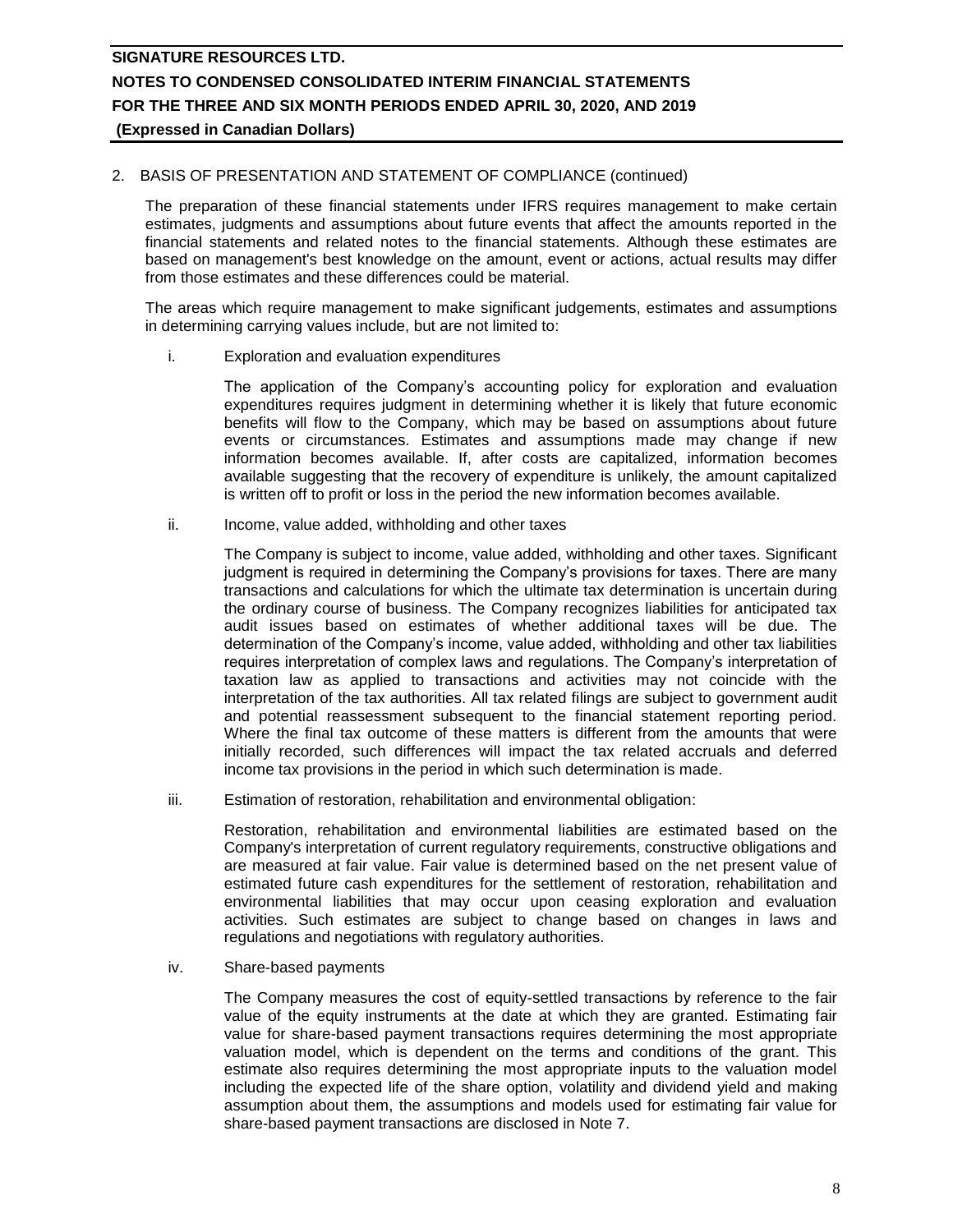#### 3. SIGNIFICANT ACCOUNTING POLICIES

*Standards issued and effective for the period ended April 30, 2020:*

IFRS 16 - Leases ("IFRS 16") was issued by the IASB in January 2016 and specifies the requirements to recognize, measure, present and disclose leases. IFRS 16 introduces a single accounting model for lessees and for all leases with a term of more than 12 months, unless the underlying asset is of low value. A lessee will be required to recognize a right-of-use asset, representing its right to use the underlying asset, and a lease liability, representing its obligation to make lease payments.

IFRIC 23 - Uncertainty Over Income Tax Treatments ("IFRIC 23") was issued in June 2017 and clarifies the accounting for uncertainties in income taxes. The interpretation committee concluded that an entity shall consider whether it is probable that a taxation authority will accept an uncertain tax treatment. If an entity concludes it is probable that the taxation authority will accept an uncertain tax treatment, then the entity shall determine taxable profit (tax loss), tax bases, unused tax losses and credits or tax rates consistently with the tax treatment used or planned to be used in its income tax filings. If an entity concludes it is not probable that the taxation authority will accept an uncertain tax treatment, the entity shall reflect the effect of uncertainty in determining the related taxable profit (tax loss), tax bases, unused tax losses and credits or tax rates.

The Company has adopted these new standards and have determined there was no significant impact on the condensed consolidated interim financial statements.

|                                              | <b>Computer and</b> |    |       |     |                  |           |
|----------------------------------------------|---------------------|----|-------|-----|------------------|-----------|
|                                              | communication       |    |       |     |                  |           |
|                                              | equipment Vehicles  |    |       |     | <b>Equipment</b> | Total     |
| Cost                                         |                     |    |       |     |                  |           |
| Balance, October 31, 2019 and April 30, 2020 | \$<br>5.234         | \$ | 9.299 |     | \$422,996        | \$437.529 |
| <b>Accumulated Depreciation</b>              |                     |    |       |     |                  |           |
| Balance, October 31, 2019                    | \$<br>5.234         | \$ | 5,890 | \$. | 80.616           | \$91,740  |
| Depreciation for the period                  |                     |    | 930   |     | 42.301           | 43.230    |
| Balance, April 30, 2020                      | \$<br>5,234         | \$ | 6,820 | \$  | 122,917          | \$134,970 |
|                                              |                     |    |       |     |                  |           |
| <b>Net Book Value</b>                        |                     |    |       |     |                  |           |
| Balance, April 30, 2020                      | \$                  | S  | 2.479 | S.  | 300,079          | \$302,559 |
| Balance, October 31, 2019                    | \$                  | S  | 3.409 |     | \$342,380        | \$345,789 |

#### 4. EQUIPMENT

The depreciation for the six months ended April 30, 2020 of \$43,230 (2019 - \$21,831) includes \$2,220 (2019 - \$3,092) included in exploration and evaluation assets (Note 5).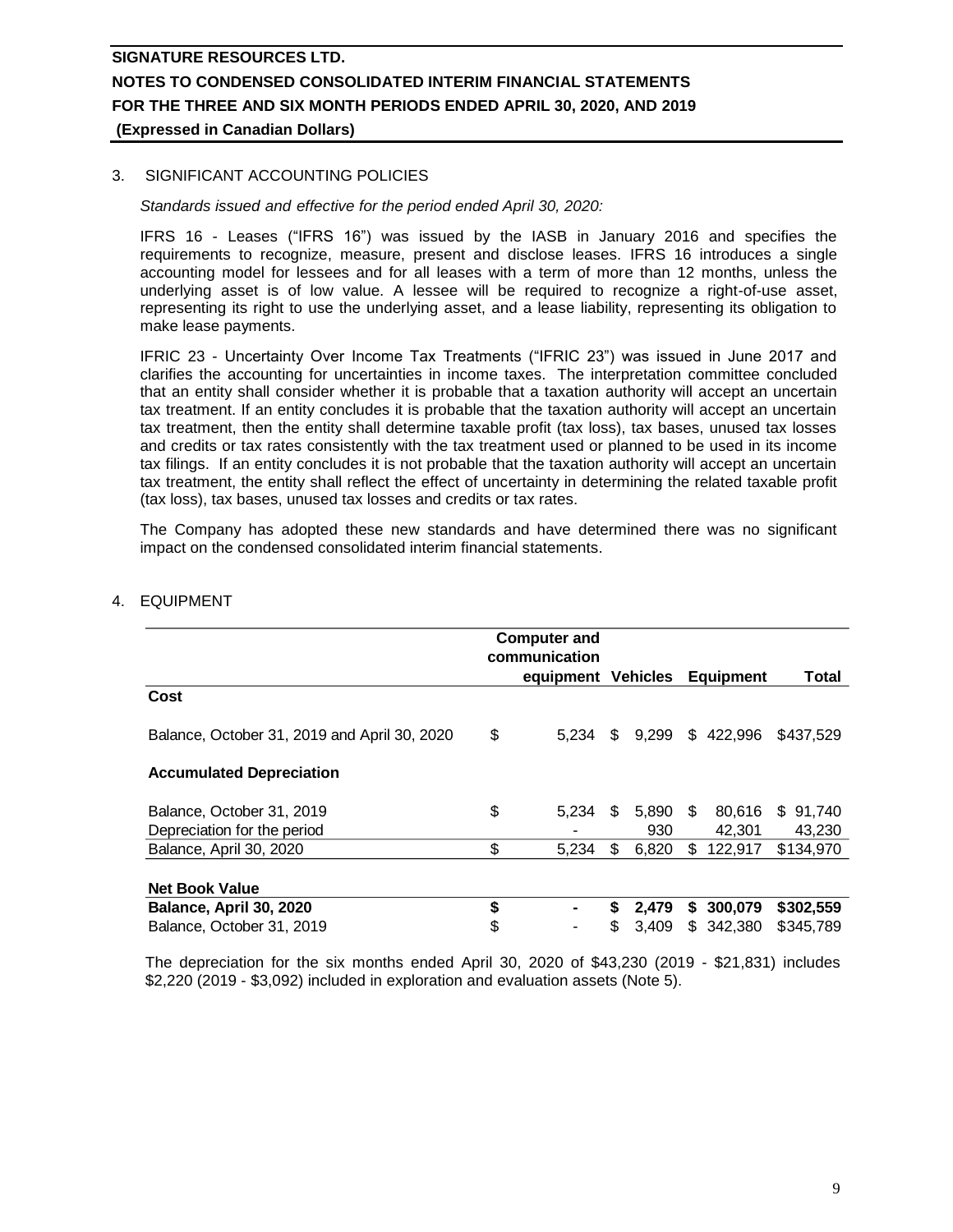|                           | <b>Lingman Lake</b> |
|---------------------------|---------------------|
|                           | \$                  |
| Balance, October 31, 2018 | 5,399,612           |
| Staking                   | 3,325               |
| Consulting expenses       | 187,605             |
| Geophysical consulting    | 81,941              |
| Contract labour           | 12,650              |
| Logistics                 | 13,466              |
| Travel and lodging        | 11,618              |
| <b>Equipment rentals</b>  | 2,016               |
| Depreciation              | 5,927               |
| Field supplies            | 37,751              |
| <b>Drilling</b>           | 83,000              |
| Balance, October 31, 2019 | 5,838,911           |
| Consulting expenses       | 92,400              |
| Geophysical consulting    | 3,366               |
| Equipment rentals         | 868                 |
| Depreciation (Note 4)     | 2,220               |
| Field supplies            | 513                 |
| Balance, April 30, 2020   | 5,938,278           |

## 5. EXPLORATION AND EVALUATION ASSETS

## 6. RELATED PARTY TRANSACTIONS

Transactions with related parties are incurred in the normal course of business and are measured at their fair values, which is the amount of consideration established and approved by the related parties. As at April 30, 2020, the Company owes \$352,984 (October 31, 2019 - \$181,772) to executives of the Company for unpaid salaries and wages. Other amounts owing to related parties total to \$40,008 (October 31, 2019 - \$38,058) as at April 30, 2020. These amounts are included in accounts payable and accrued liabilities and are unsecured, non-interest bearing and due on demand (Note 8).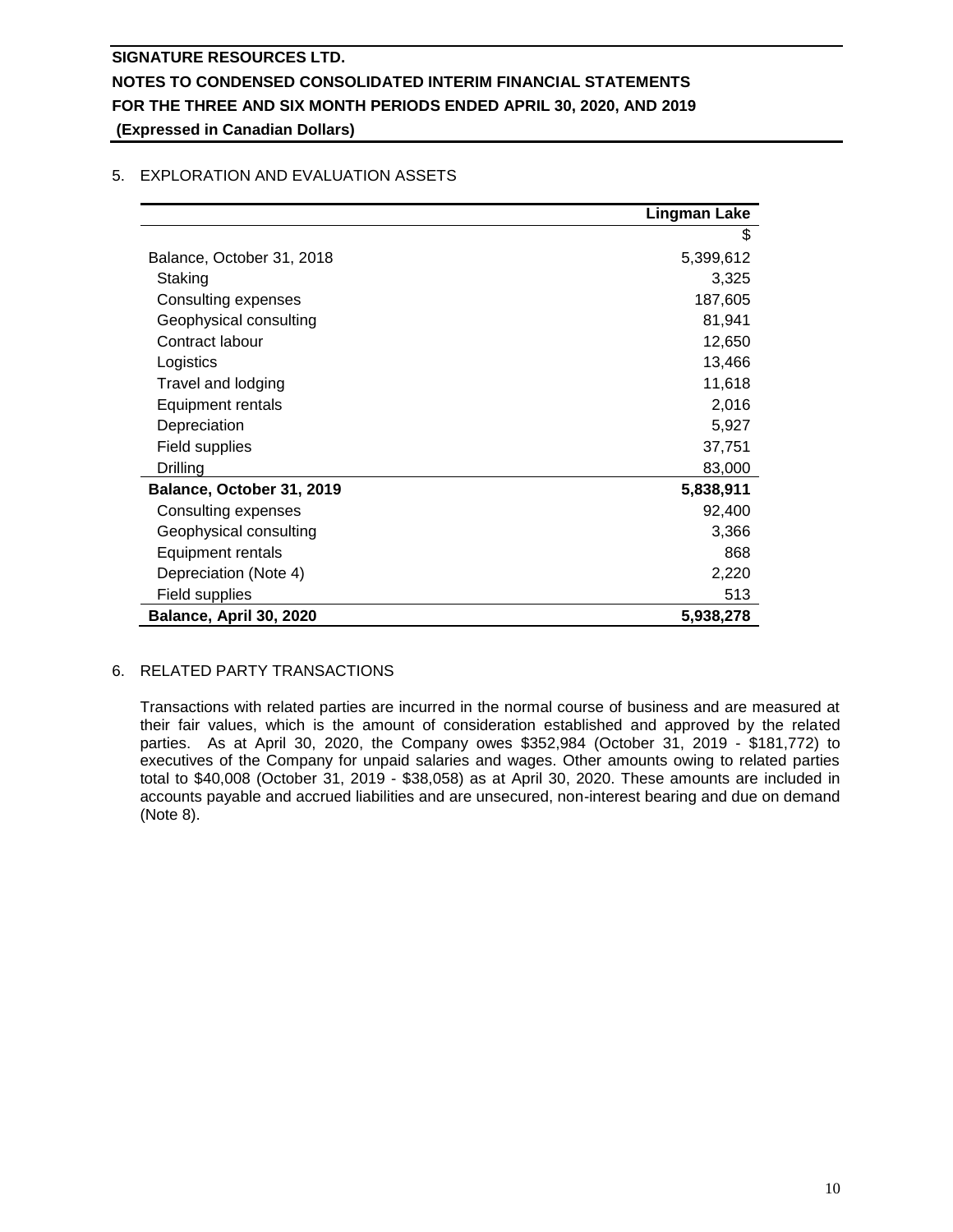#### 7. SHARE CAPITAL

a) Authorized

Unlimited number of common shares without par value.

b) Issued and outstanding – see consolidated statements of changes in equity.

On November 1, 2018, 1,000,000 stock options were exercised with an exercise price of \$0.05. The exercise price was settled with amounts owing to the option holders. The initial value of \$24,496 related to the options' original issuance was reclassified from contributed surplus to share capital.

On April 18, 2019, the Company closed the first tranche (the "First Tranche") of a non-brokered private placement for gross proceeds of \$136,555 by issuing 1,820,735 non-flow-through units at \$0.075 per unit. No finders' fees were issued in conjunction with the closing of the First Tranche. Each non-flow-through unit consists of one common share of the Company and one warrant. Each warrant is exercisable for a period of two years at a price of \$0.15 per share from the date of issuance. The Company issued a total of 1,820,735 warrants with a value of \$30,932 in connection with this private placement. With respect to the warrants, if the Company's closing share price is equal to or greater than \$0.25 for ten consecutive days, the Company may reduce the remaining life to 30 days by issuing a press release. Total issuance costs of \$2,780 were incurred in connection with this private placement.

On November 6, 2019, the Company closed the first tranche (the "First Tranche") of a nonbrokered private placement for gross proceeds of \$322,104 by issuing 6,442,080 non-flow through units at the price of \$0.05 per unit. Cash proceeds of \$240,804, related to the first tranche of the private placement was received prior to October 31, 2019 and was included in shares to be issued as at October 31, 2019 (Note 7(c)). Each non-flow-through unit consists of one common share of the Company and one warrant. Each warrant is exercisable for a period of two years at a price of \$0.10 per share from the date of issuance. The Company issued a total of 6,442,080 warrants with a value of \$84,564 in connection with this private placement. With respect to the warrants, if the Company's closing share price is equal to or greater than \$0.20 for ten consecutive days, the Company may reduce the remaining life to 30 days by issuing a press release. Total issuance costs of \$13,577 were incurred in connection with this private placement.

c) Shares to be issued

Cash proceeds of \$240,804, related to the first tranche of a private placement closed in November 2019 was received prior to October 31, 2019 (Note 7(b)). During the period ended April 30, 2020, the total value of \$240,804 in shares to be issued was transferred to share capital.

d) Stock option plan

Under the Company's stock option plan (the "Plan"), the Company's Board of Directors is authorized to grant stock options to directors, senior officers, employees, consultants, consultant company or management company employees of the Company and its subsidiaries not to exceed 10% of the issued and outstanding common shares of the Company from time to time. Stock options granted under the Plan are exercisable over a period not exceeding 10 years from the date granted. Exercise prices may not be less than the market price of the common shares at the time of the grant. An option shall vest in the manner imposed by the Board of Directors as a condition at the grant date.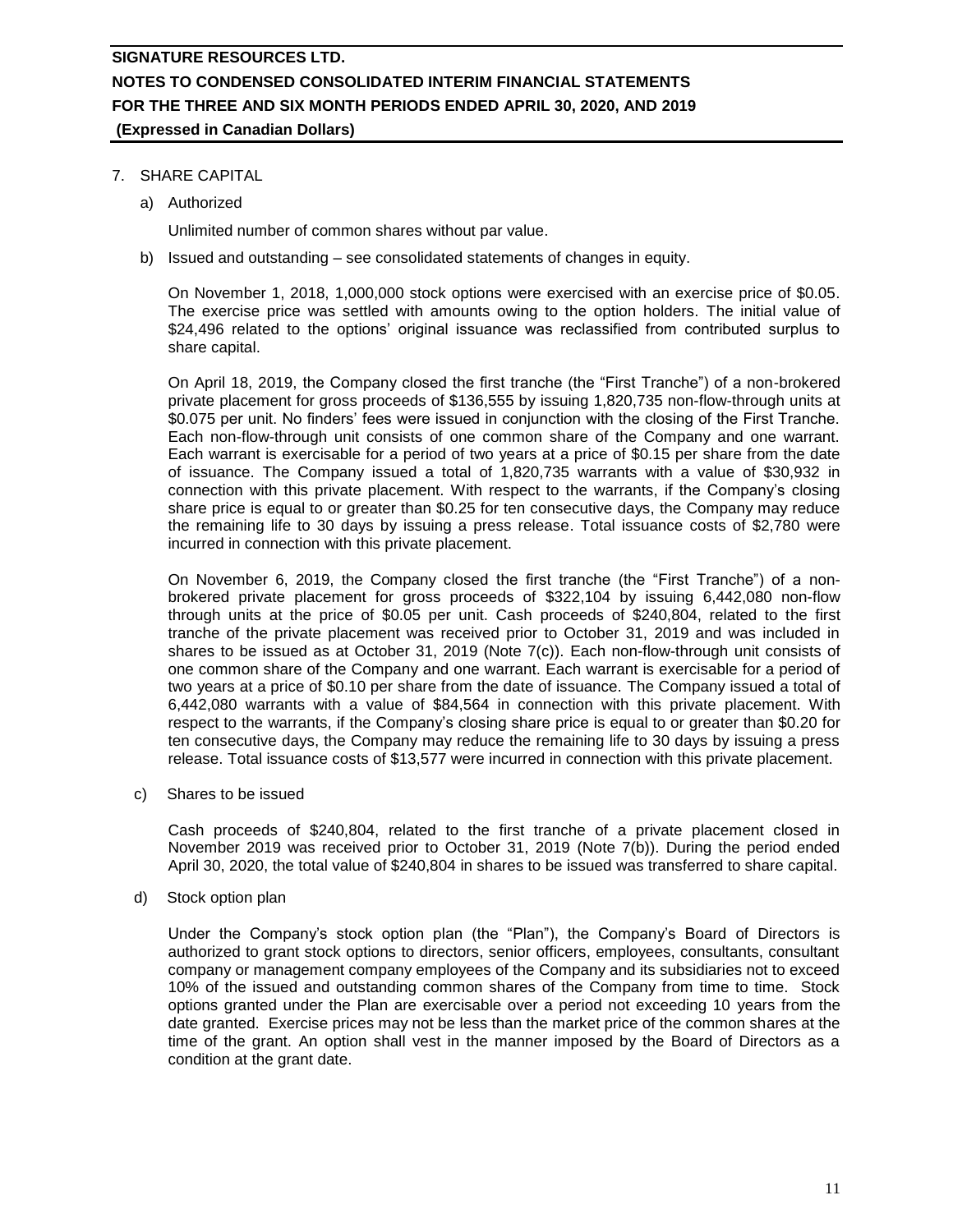#### 7. SHARE CAPITAL (continued)

d) Stock option plan (continued)

|                             | <b>Number of Options</b> |    | <b>Weighted Average</b><br><b>Exercise Price</b> |
|-----------------------------|--------------------------|----|--------------------------------------------------|
| Balance at October 31, 2018 | 7,610,000                | \$ | 0.073                                            |
| Granted                     | 250,000                  |    | 0.075                                            |
| Exercised                   | (1,000,000)              |    | 0.050                                            |
| Expired                     | (535,000)                |    | 0.055                                            |
| Balance at October 31, 2019 | 6,325,000                | \$ | 0.078                                            |
| Granted                     | 600,000                  |    | 0.050                                            |
| Balance at April 30, 2020   | 6,925,000                | S  | 0.076                                            |

|                   |                 |                             |                          | Number of          |
|-------------------|-----------------|-----------------------------|--------------------------|--------------------|
|                   | <b>Exercise</b> | <b>Weighted Average</b>     | <b>Number of Options</b> | <b>Options</b>     |
| <b>Grant Date</b> | Price (\$)      | <b>Remaining Life (yrs)</b> | Outstanding              | <b>Exercisable</b> |
| July 15, 2015     | 0.050           | 0.21                        | 250,000                  | 250,000            |
| July 19, 2016     | 0.055           | 1.22                        | 1,125,000                | 1,125,000          |
| August 9, 2016    | 0.060           | 1.28                        | 750,000                  | 750,000            |
| March 1, 2018     | 0.080           | 2.84                        | 1.750.000                | 1,750,000          |
| March 20, 2018    | 0.080           | 2.89                        | 1.150.000                | 1,150,000          |
| October 17, 2018  | 0.120           | 3.47                        | 50,000                   | 40,000             |
| October 29, 2018  | 0.120           | 2.50                        | 500,000                  | 500,000            |
| October 29, 2018  | 0.120           | 3.50                        | 500,000                  | 500,000            |
| June 17, 2019     | 0.075           | 4.13                        | 250,000                  | 250,000            |
| November 7, 2019  | 0.050           | 4.53                        | 100,000                  | 100,000            |
| April 1, 2020     | 0.050           | 2.92                        | 500,000                  |                    |
|                   | 0.076           | 2.42                        | 6.925.000                | 6,415,000          |

On June 17, 2019, the Company issued 250,000 options to a consultant. The options have an exercise price of \$0.075 and expire on June 17, 2024. The options vest immediately upon issuance.

On November 7, 2019, the Company issued 100,000 options to a consultant. The options have an exercise price of \$0.05 and expire on November 7, 2024. The options vest immediately upon issuance.

On April 1, 2020, the Company issued 500,000 options to a consultant. The options have an exercise price of \$0.05 and expire on April 1, 2023. The options vest quarterly over a period of twelve months with one quarter vesting three months from the date of issuance and each additional one quarter of the options vesting quarterly thereafter.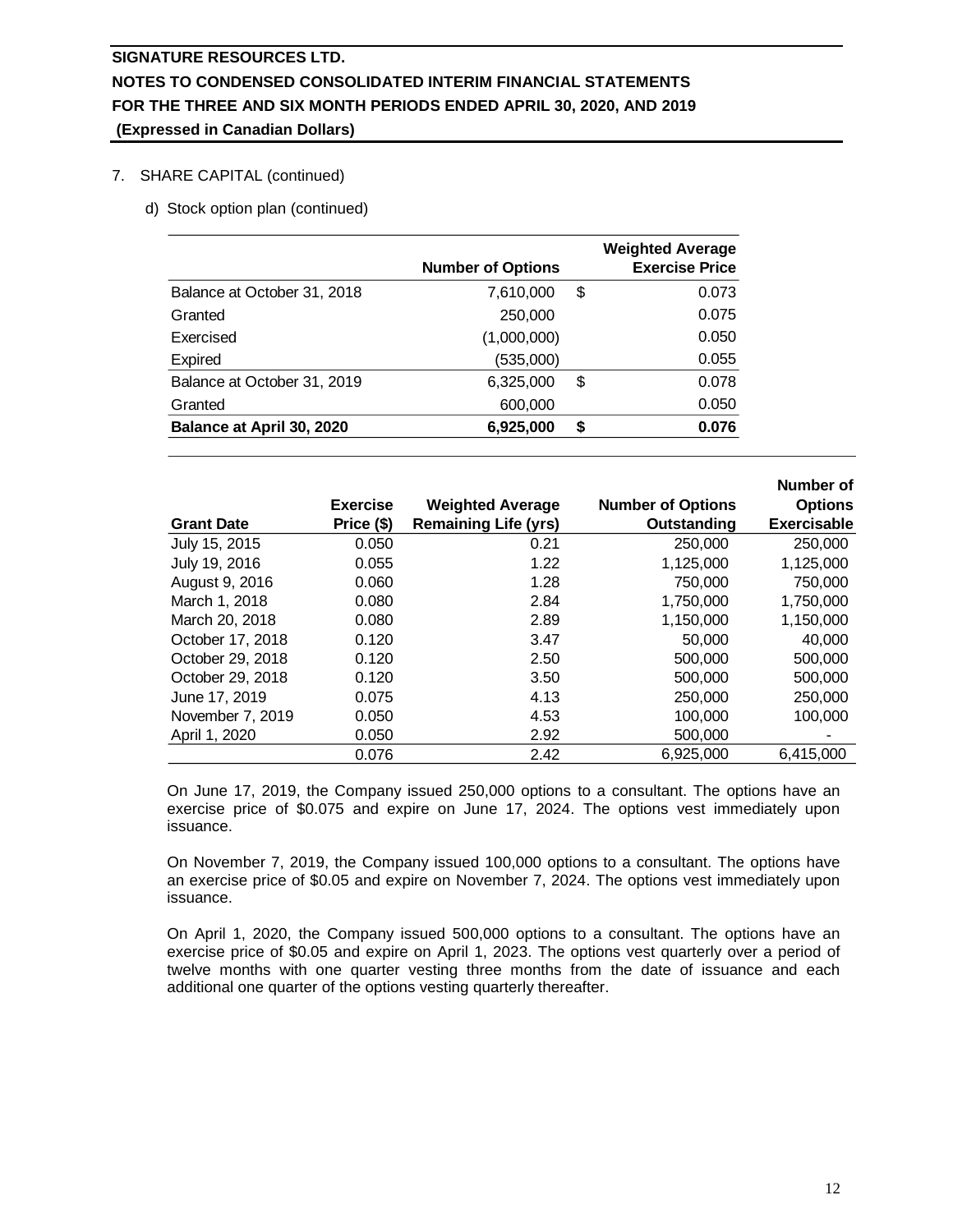#### 7. SHARE CAPITAL (continued)

d) Stock option plan (continued)

The fair value of the Company's stock options issued was estimated using the Black-Scholes option pricing model using the following assumptions for the periods ended April 30:

|                                                        | 2020              | 2019 |
|--------------------------------------------------------|-------------------|------|
| Expected volatility (based on historical share prices) | 107%-134%         | N/A  |
| Risk-free interest rate                                | $0.48\% - 1.59\%$ | N/A  |
| Expected life (years)                                  | $3 - 5$           | N/A  |
| Expected dividend yield                                | Nil               | N/A  |
| Forfeiture rate                                        | Nil               | N/A  |
| Underlying share price                                 | \$0.04-\$0.05     | N/A  |

The compensation expense and charge to contributed surplus relating to the vesting of stock options for the six months ended April 30, 2020 was \$10,303 (2019 - \$49,329). The average fair value of each option granted during the six months ended April 30, 2020 was approximately \$0.02-\$0.04 (2019 - \$Nil).

(e) Warrants

|                             |                           | <b>Weighted Average</b> |
|-----------------------------|---------------------------|-------------------------|
|                             | <b>Number of Warrants</b> | <b>Exercise Price</b>   |
| Balance at October 31, 2018 | 16,165,077                | \$<br>0.208             |
| Granted                     | 1,820,735                 | 0.150                   |
| <b>Expired</b>              | (169, 613)                | 0.130                   |
| Balance at October 31, 2019 | 17,816,199                | \$<br>0.233             |
| Granted                     | 6,442,080                 | 0.100                   |
| <b>Expired</b>              | (6, 213, 000)             | 0.147                   |
| Balance at April 30, 2020   | 18,045,279                | \$<br>0.185             |

| <b>Grant Date</b> | <b>Exercise</b><br>Price (\$) | <b>Weighted Average</b><br><b>Remaining Life (yrs)</b> | <b>Number of Warrants</b><br>Outstanding |
|-------------------|-------------------------------|--------------------------------------------------------|------------------------------------------|
| June 25, 2018     | 0.250                         | 0.15                                                   | 5,000,000                                |
| July 24, 2018     | 0.250                         | 0.23                                                   | 871,666                                  |
| July 24, 2018     | 0.135                         | 0.23                                                   | 181,481                                  |
| October 29, 2018  | 0.250                         | 0.50                                                   | 3,729,317                                |
| April 18, 2019    | 0.150                         | 0.97                                                   | 1,820,735                                |
| November 7, 2019  | 0.100                         | 1.52                                                   | 6,442,080                                |
|                   | 0.185                         | 0.80                                                   | 18,045,279                               |

On April 18, 2019, the Company issued 1,820,735 warrants of the Company with an exercise price of \$0.15 per common share, exercisable until April 18, 2021. The fair value for the warrants of \$30,932 was determined using the Black-Scholes pricing model.

On November 7, 2019, the Company issued 6,442,080 warrants of the Company with an exercise price of \$0.10 per common share, exercisable until November 7, 2021. The fair value for the warrants of \$84,564 was determined using the Black-Scholes pricing model.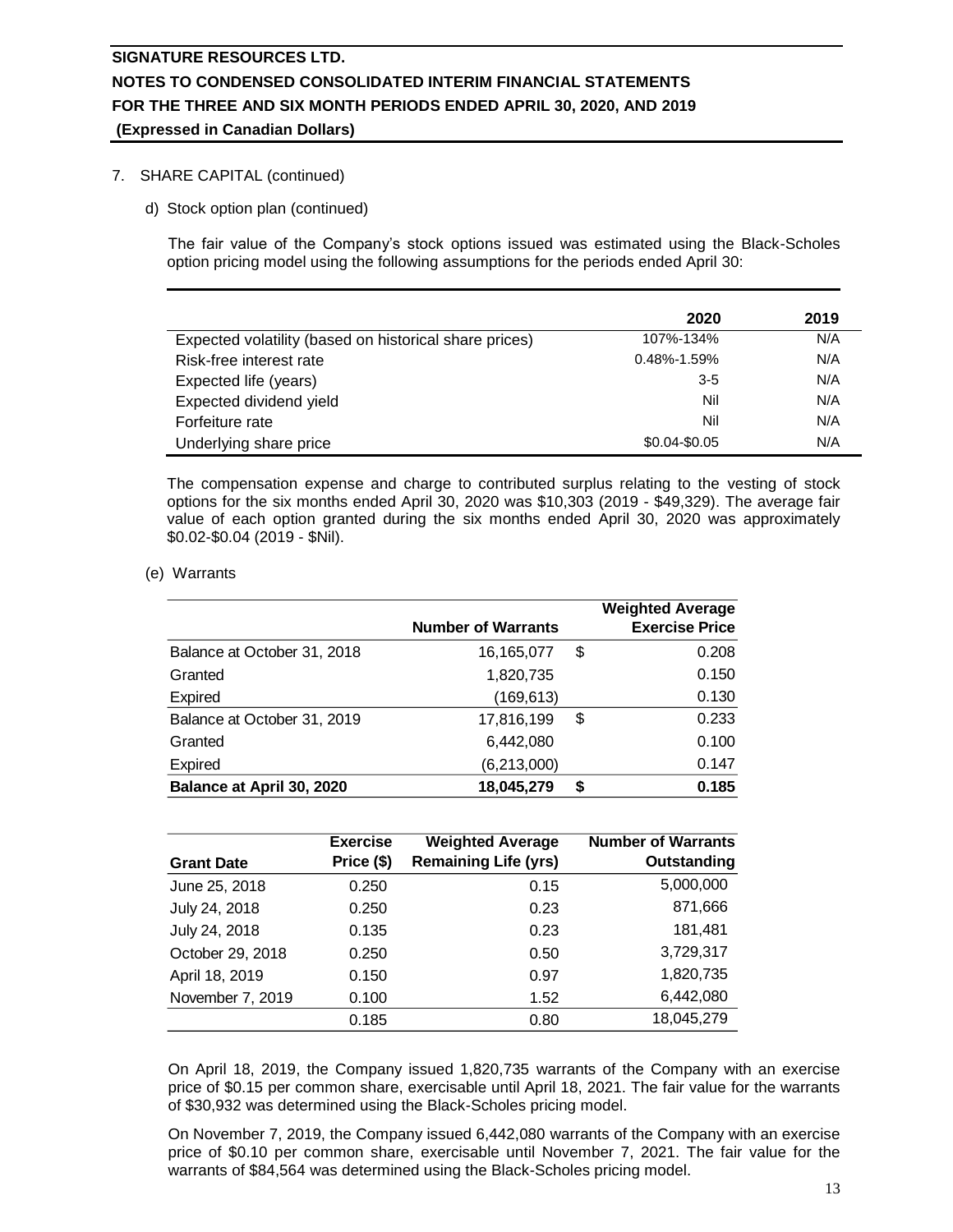#### 7. SHARE CAPITAL (continued)

(e) Warrants (continued)

The fair value of the Company's warrants issued was estimated using the Black-Scholes option pricing model using the following assumptions for the periods ended April 30:

|                                                        | 2020  | 2019   |
|--------------------------------------------------------|-------|--------|
| Expected volatility (based on historical share prices) | 99%   | 90%    |
| Risk-free interest rate                                | 1.65% | 1.66%  |
| Expected life (years)                                  |       |        |
| Expected dividend yield                                | Nil   | Nil    |
| Forfeiture rate                                        | Nil   | Nil    |
| Underlying share price                                 | 0.05  | \$0.07 |

#### 8. ACCOUNTS PAYABLE AND ACCRUED LIABILITIES

|                                           |   | As at April 30,<br>2020 | As at October 31,<br>2019 |
|-------------------------------------------|---|-------------------------|---------------------------|
| Accounts payable                          | S | 729,777 \$              | 566.346                   |
| Accrued liabilities - MNDM <sup>(1)</sup> |   | 884.325                 | 884,325                   |
| Other accrued liabilities                 |   | 248,000                 | 217,290                   |
|                                           |   | 1,862,102 \$            | 1,667,961                 |

(1) Prior to the acquisition of Cool Minerals and the Lingman Lake Property, the MNDM had requested the removal of certain above ground storage tanks containing approximately 800,000 litres of fuel that was considered a mine hazard. Due to the failure of the prior owners to comply with MNDM's request for it to be cleaned up, MNDM took action and managed the disposition of the fuel at a cost of \$884,325.

#### 9. REHABILITATION PROVISION

Rehabilitation represents the legal and contractual obligations associated with the eventual closure of the Company's mining operations either progressively or at the end of the mine life. These obligations consist of costs associated with reclamation and monitoring activities and the removal of tangible assets from the Company's mining sites. Although the Company has had limited exploration, historical work done by other companies has resulted in the MNDM issuing an order to the Company requiring the filing of a closure plan. The Company has not yet prepared a formal closure plan, but has cost estimates for certain tasks which will be required to be completed as part of the request from MNDM and has hence recorded a rehabilitation provision based on these preliminary estimates.

At April 30, 2020, the total amount of the Company's rehabilitation provision was estimated, at initial recognition, to be \$230,000 and is expected to be incurred in 2 years. The present value of the rehabilitation provision at April 30, 2020 has been estimated at \$273,847 (October 31, 2019 - \$273,847). Additional costs that cannot be estimated may be required. A summary of the Company's rehabilitation provision is presented below:

|                                |         |  | As at April 30, As at October 31, |
|--------------------------------|---------|--|-----------------------------------|
|                                | 2020    |  | 2019                              |
| Balance at beginning of period | 273.847 |  | 265,277                           |
| Accretion expense              |         |  | 8.570                             |
| Balance at end of period       | 273.847 |  | 273.847                           |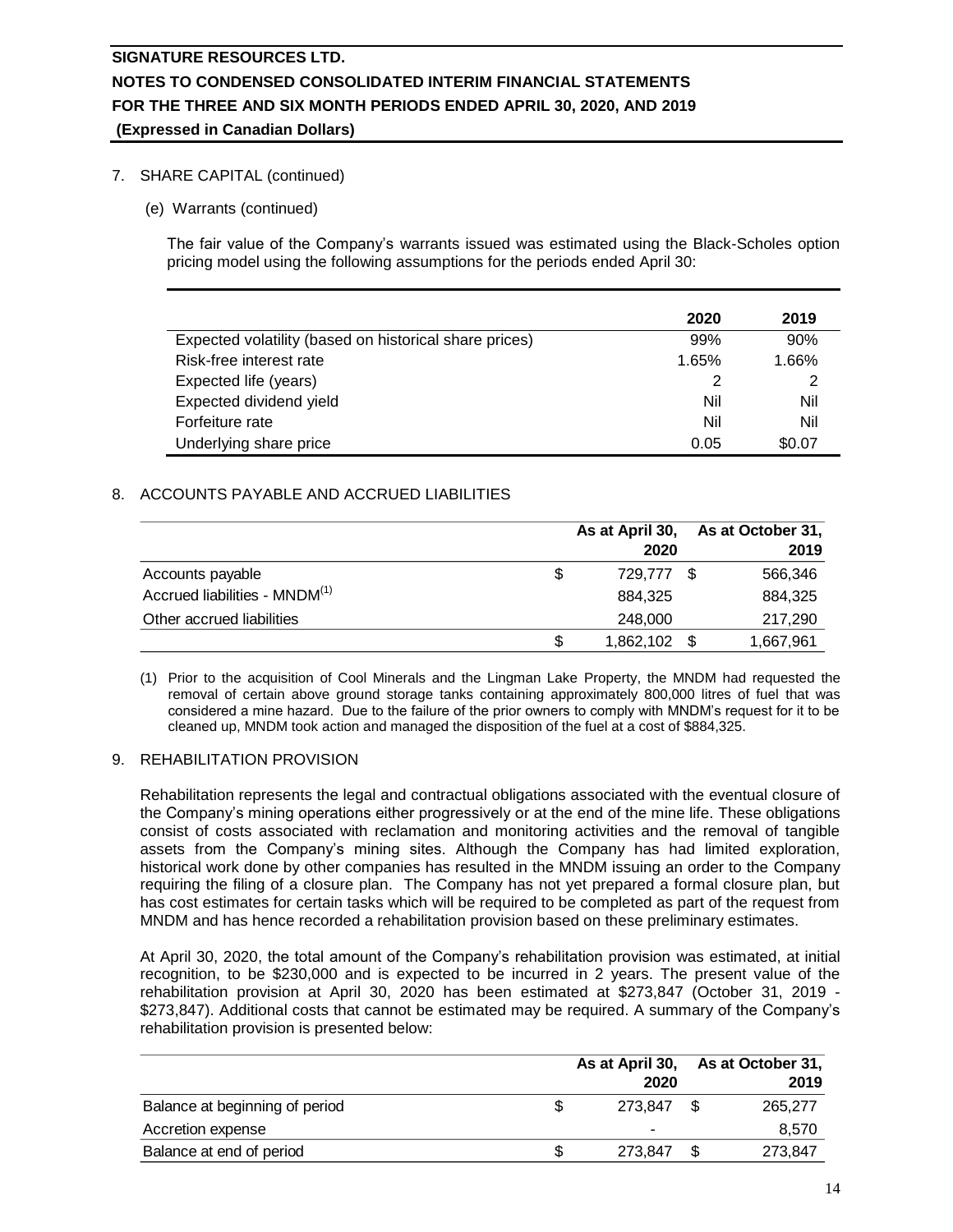#### 10. PROMISSORY NOTE

On June 3, 2019, the Company issued a promissory note for a principal amount of \$164,000, which matured on September 1, 2019, with an option to extend through March 31, 2020, upon advance written notice to the lender. The Company signed an extension through July 31, 2020. The note bears a fixed interest rate of 8% per annum on the unpaid portion of the principal amount until fully repaid, accruing on a monthly basis and payable on the maturity date. Total accrued interest for the six months ended April 30, 2020 is \$6,896 (2019 - \$Nil).

#### 11. COMMITMENTS AND CONTINGENCIES

As at April 30, 2020, the Company has recorded a rehabilitation provision for its environmental liabilities (Note 9).

#### 12. MANAGEMENT OF CAPITAL

The Company considers its capital structure to include the components of shareholders' equity. Management's objective is to ensure that there is sufficient capital to minimize liquidity risk and to continue as a going concern. As the Company's properties are in the exploration and evaluation stage, the Company is currently unable to self-finance its operations. Although the Company has been successful in the past in obtaining financing through the sale of equity securities, there can be no assurance that the Company will be able to obtain adequate financing in the future, or that the terms of such financings will be favourable.

The Company's capital management objectives, policies and processes have remained unchanged during the six months period ended April 30, 2020 and 2019. The Company is not subject to any capital requirements imposed by a lending institution or regulatory body, other than of the TSX Venture Exchange ("TSXV") which requires adequate working capital or financial resources of the greater of (i) \$50,000 and (ii) an amount required in order to maintain operations and cover general and administrative expenses for a period of 6 months.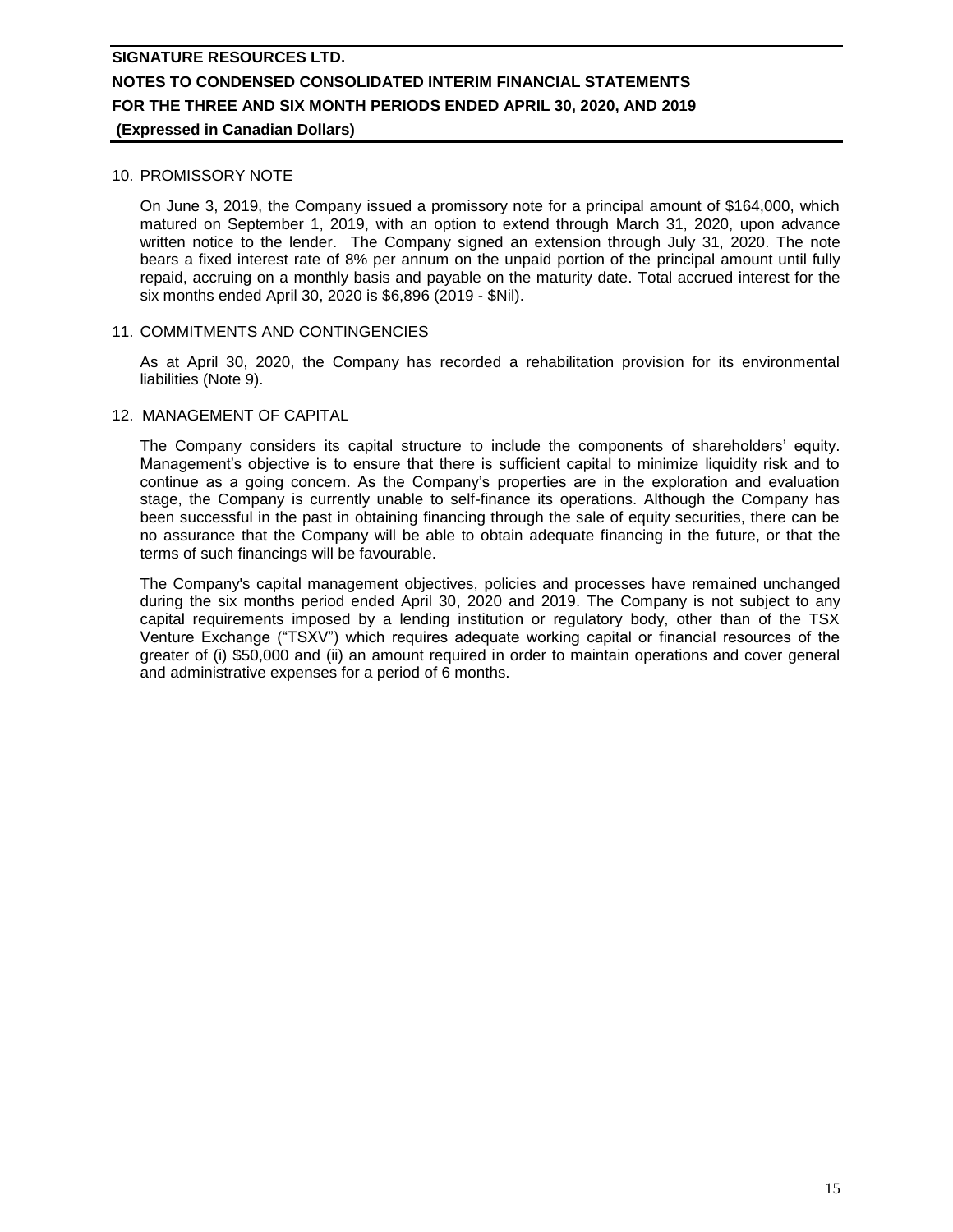# 13. FINANCIAL INSTRUMENTS

#### *Categories and fair value of financial instruments*

The Company's financial instruments consist of cash, amounts receivable, accounts payable and accrued liabilities and a promissory note. The carrying values of the Company's short-term financial assets and liabilities approximate their fair values due to their short periods to maturity.

The following table summarizes the categories and fair values of the Company's financial instruments:

| As at April 30, 2020                     |                |                   |                       |           |
|------------------------------------------|----------------|-------------------|-----------------------|-----------|
|                                          |                | <b>Fair Value</b> |                       |           |
|                                          | <b>FVTPL</b>   | <b>FVTOCI</b>     | <b>Amortized Cost</b> | Total     |
| <b>Financial Assets and Liabilities</b>  |                |                   |                       |           |
| Cash                                     | $\blacksquare$ | -                 | 62.026                | 62.026    |
| Amounts receivables                      | -              |                   | 34.178                | 34.178    |
| Accounts payable and accrued liabilities | -              |                   | 1,862,102             | 1,862,102 |
| Promissory note                          |                |                   | 176.435               | 176.435   |

#### **As at October 31, 2019**

| AS at October 91, 2019                   |              |                       |                       |           |
|------------------------------------------|--------------|-----------------------|-----------------------|-----------|
|                                          |              | <b>Carrying Value</b> |                       |           |
|                                          | <b>FVTPL</b> | <b>FVTOCI</b>         | <b>Amortized Cost</b> | Total     |
| <b>Financial Assets and Liabilities</b>  |              |                       |                       |           |
| Cash                                     |              |                       | 267.639               | 267,639   |
| Amounts receivables                      |              |                       | 29.377                | 29.377    |
| Accounts payable and accrued liabilities |              |                       | 1,667,961             | 1,667,961 |
| Promissory note                          |              |                       | 169.540               | 169.540   |

**\$**

#### Credit Risk

Financial instruments that potentially subject the Company to concentrations of credit risks consist principally of cash. To minimize the credit risk on cash the Company places the instrument with a high credit quality financial institution.

#### Liquidity Risk

The Company ensures its holding of cash is sufficient to meet its short-term general and administrative expenditures. All of the Company's financial liabilities have contractual maturities of 30 days or less or are due on demand and are subject to normal trade terms. The Company does not have investments in any asset backed commercial paper or similar instruments. The contractual maturities of financial liabilities are as follows:

|                                          | Carrying                   | <b>Contractual</b> |                 |                      |
|------------------------------------------|----------------------------|--------------------|-----------------|----------------------|
|                                          | amount                     |                    | cash flows      | <b>Within 1 year</b> |
| Accounts payable and accrued liabilities | \$1,862,102 \$1,862,102 \$ |                    |                 | 1.862.102            |
| Promissory note                          | 176.435                    |                    | 176.435         | 176.435              |
|                                          | \$ 2,038,537               |                    | $$2,038,537$ \$ | 2,038,537            |